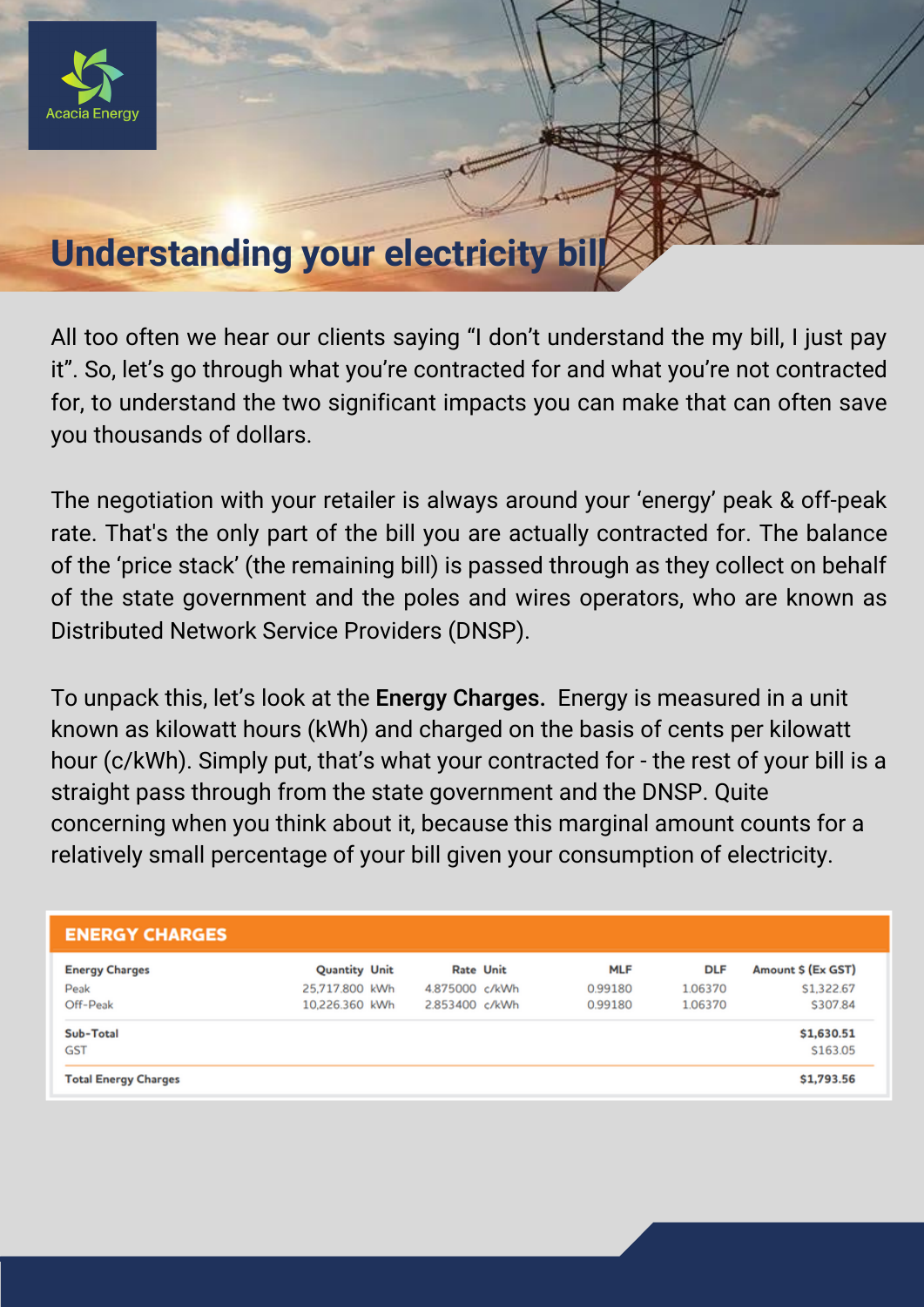Next, let's review the Environmental Charges. LREC Charge is the large renewable energy certificates (above 100kw of solar) & SREC Charge is the small renewable energy certificates (below 100kw of solar). Both charges are Federal based, however if you're based in Victoria there's a 3rd charge called VEEC (Victorian energy efficiency scheme). All 3 schemes are a passthroughpass-through contribution, even if you are not taking advantage of the schemes.

| <b>ENVIRONMENTAL CHARGES</b>       |                      |  |                  |  |                                          |            |                    |  |
|------------------------------------|----------------------|--|------------------|--|------------------------------------------|------------|--------------------|--|
| <b>Environmental Charges</b>       | <b>Quantity Unit</b> |  | <b>Rate Unit</b> |  | <b>Published</b><br><b>Certificate %</b> | <b>DLF</b> | Amount \$ (Ex GST) |  |
| <b>VEEC Charge</b>                 | 35.944.160 kWh       |  | 4.822000 c/kWh   |  | 16.11                                    | 1.06370    | \$297.01           |  |
| <b>SREC Charge</b>                 | 35,944.160 kWh       |  | 4.000000 c/kWh   |  | 27.26                                    | 1.06370    | S416.90            |  |
| <b>LREC Charge</b>                 | 35.944.160 kWh       |  | 2.625000 c/kWh   |  | 18.64                                    | 1.06370    | \$187.08           |  |
| Sub-Total<br><b>GST</b>            |                      |  |                  |  |                                          |            | \$900.99<br>S90.10 |  |
| <b>Total Environmental Charges</b> |                      |  |                  |  |                                          |            | \$991.09           |  |

Network Charges are the difficult ones to manage, as in Victoria, the highest 30 min spike measured in kilovolt amps (kVA) of electricity supply sets the price for the next 12 months. Your electricity retailer collects on behalf of the DNSP the fees they charge as a pass-through cost. Network costs account for between 30-50% of the total electricity bill.

| <b>NETWORK CHARGES</b><br>Network Provider: POWCP<br>Tariff: LLVT2 |                |                 |  |            |  |  |
|--------------------------------------------------------------------|----------------|-----------------|--|------------|--|--|
|                                                                    |                |                 |  |            |  |  |
| <b>Demand and Capacity</b>                                         |                |                 |  |            |  |  |
| <b>Demand Charge</b>                                               | 310 KVA        | 12.990000 S/kVA |  | \$4,026.90 |  |  |
| Volume                                                             |                |                 |  |            |  |  |
| Peak                                                               | 26.343.170 kWh | 4.000000 c/kWh  |  | \$1,053.73 |  |  |
| Off Peak                                                           | 9,600.990 kWh  | 2.790000 c/kWh  |  | S267.87    |  |  |
| Sub-Total                                                          |                |                 |  | \$5,348.50 |  |  |
| GST                                                                |                |                 |  | S534.85    |  |  |
| <b>Total Network Charges</b>                                       |                |                 |  | \$5,883.35 |  |  |

They can't be offset by solar PV as the 'spike' can occur when the sun is heavily overcast, or all outside of daylight hours. This is the highest of all charges and a real problem for large scale manufacturers, especially if your business is seasonal (at your lowest demand you will still be charged the network rate set from your highest peak).